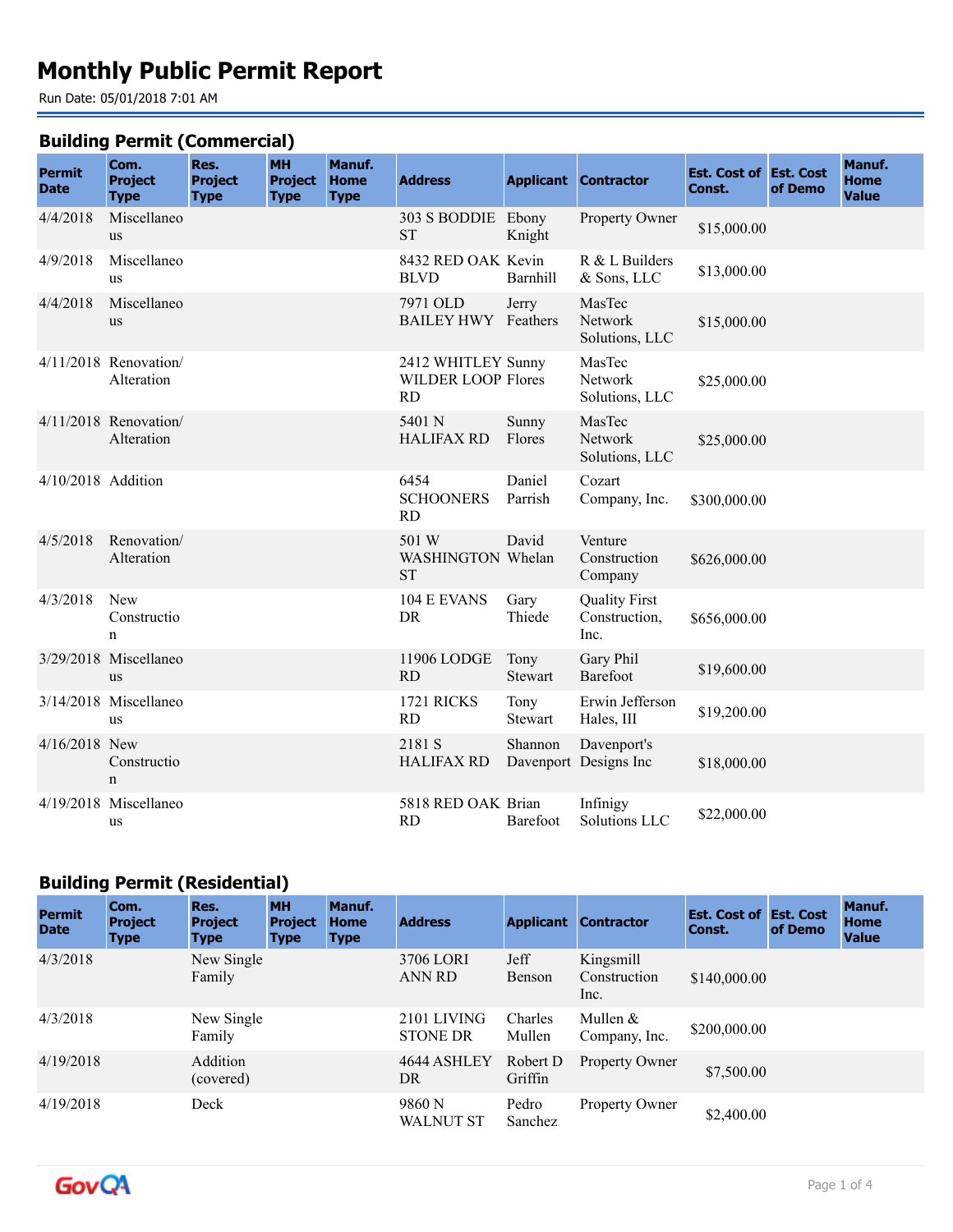## **Building Permit (Residential)**

| <b>Permit</b><br><b>Date</b> | Com.<br><b>Project</b><br><b>Type</b> | Res.<br><b>Project</b><br><b>Type</b> | <b>MH</b><br><b>Project</b><br><b>Type</b> | Manuf.<br><b>Home</b><br><b>Type</b> | <b>Address</b>                                              |                                     | <b>Applicant Contractor</b>                | <b>Est. Cost of Est. Cost</b><br>Const. | of Demo | Manuf.<br><b>Home</b><br><b>Value</b> |
|------------------------------|---------------------------------------|---------------------------------------|--------------------------------------------|--------------------------------------|-------------------------------------------------------------|-------------------------------------|--------------------------------------------|-----------------------------------------|---------|---------------------------------------|
| 4/24/2018                    |                                       | Renovation<br>/Alteration             |                                            |                                      | <b>8998 BUCK</b><br><b>DEANS RD</b>                         | Joe and<br>Patty<br>Whittingto<br>n | Property Owner                             | \$32,094.00                             |         |                                       |
| 4/27/2018                    |                                       | Renovation<br>/Alteration             |                                            |                                      | 3560 SPRING<br>MILL TRAIL<br><b>RD</b>                      | Reginald<br>Revis                   | Property Owner                             | \$10,000.00                             |         |                                       |
| 4/12/2018                    |                                       | Detached<br>Accessory                 |                                            |                                      | 10376<br><b>CHESTNUT</b><br><b>RIDGE RD</b>                 | Randy<br>Bell                       | Property Owner                             | \$7,500.00                              |         |                                       |
| 4/11/2018                    |                                       | Renovation<br>/Alteration             |                                            |                                      | 6096 BONES<br><b>CUT OFF RD</b>                             | Andrew<br>Payne                     | Property Owner                             | \$5,000.00                              |         |                                       |
| 4/11/2018                    |                                       | Repair                                |                                            |                                      | <b>3675 SYKES</b><br><b>RD</b>                              | r Hilliard                          | Christophe Property Owner                  | \$25,000.00                             |         |                                       |
| 4/2/2018                     |                                       | Addition<br>(covered)                 |                                            |                                      | 3515<br><b>WINDBRIAR</b><br><b>CT</b>                       | <b>Steve</b><br>Johnson             | Property Owner                             | \$14,000.00                             |         |                                       |
| 3/22/2018                    |                                       | Addition<br>(covered)                 |                                            |                                      | 5459<br>RICHARDSON Rohrer<br><b>RD</b>                      | Tim                                 | Property Owner                             | \$16,000.00                             |         |                                       |
| 4/18/2018                    |                                       | New Single<br>Family                  |                                            |                                      | 2643<br>BAYVIEW DR Manning                                  | Felicia                             | Four Seasons<br>Contractors,<br><b>LLC</b> | \$200,000.00                            |         |                                       |
| 3/27/2018                    |                                       | New Single<br>Family                  |                                            |                                      | 3223<br><b>PLEASANT</b><br><b>GROVE</b><br><b>CHURCH RD</b> | Ben Hager Hager                     | Construction &<br>Remodeling,<br>Inc.      | \$220,000.00                            |         |                                       |
| 4/26/2018                    |                                       | New Single<br>Family                  |                                            |                                      | 1025<br><b>BIRCHWOOD</b><br>DR                              | Dean<br>Holland                     | Dean A. Holland<br>Builders, Inc.          | \$120,000.00                            |         |                                       |
| 12/8/2017                    |                                       | New Single<br>Family                  |                                            |                                      | 7251<br>MICHELLE RD Williams                                | David                               | Williams Pointe<br>Partners                | \$95,000.00                             |         |                                       |
| 4/11/2018                    |                                       | Deck                                  |                                            |                                      | 5138 OLD<br><b>BAILEY HWY</b>                               | Frank<br><b>Brown</b>               | Frank's Home<br>Place, Inc.                | \$144.00                                |         |                                       |
| 4/9/2018                     |                                       | Detached<br>Accessory                 |                                            |                                      | 3857<br><b>DORTCHES</b><br><b>BLVD</b>                      |                                     | Gina Allen Eagle Carports                  | \$8,860.25                              |         |                                       |
| 4/6/2018                     |                                       | New Single<br>Family                  |                                            |                                      | 8275 TAR<br><b>RIVER</b><br><b>CHURCH RD</b>                | Michael<br>Terry<br>Langley         | Michael Terry<br>Langley                   | \$80,000.00                             |         |                                       |
| 4/6/2018                     |                                       | New Single<br>Family                  |                                            |                                      | 6080 HOYT RD Anne                                           | Craig                               | Rock Creek<br>Home Builders<br><b>LLC</b>  | \$275,000.00                            |         |                                       |
| 4/11/2018                    |                                       | Repair                                |                                            |                                      | 5358 W<br><b>HORNES</b><br><b>CHURCH RD</b>                 |                                     | Betsy Tate FS, LLC dba<br>Ram Jack         | \$3,000.00                              |         |                                       |
| 4/20/2018                    |                                       | Repair                                |                                            |                                      | 1933 E P<br><b>TAYLOR</b><br><b>STORE RD</b>                |                                     | Betsy Tate FS, LLC dba<br>Ram Jack         | \$6,950.00                              |         |                                       |

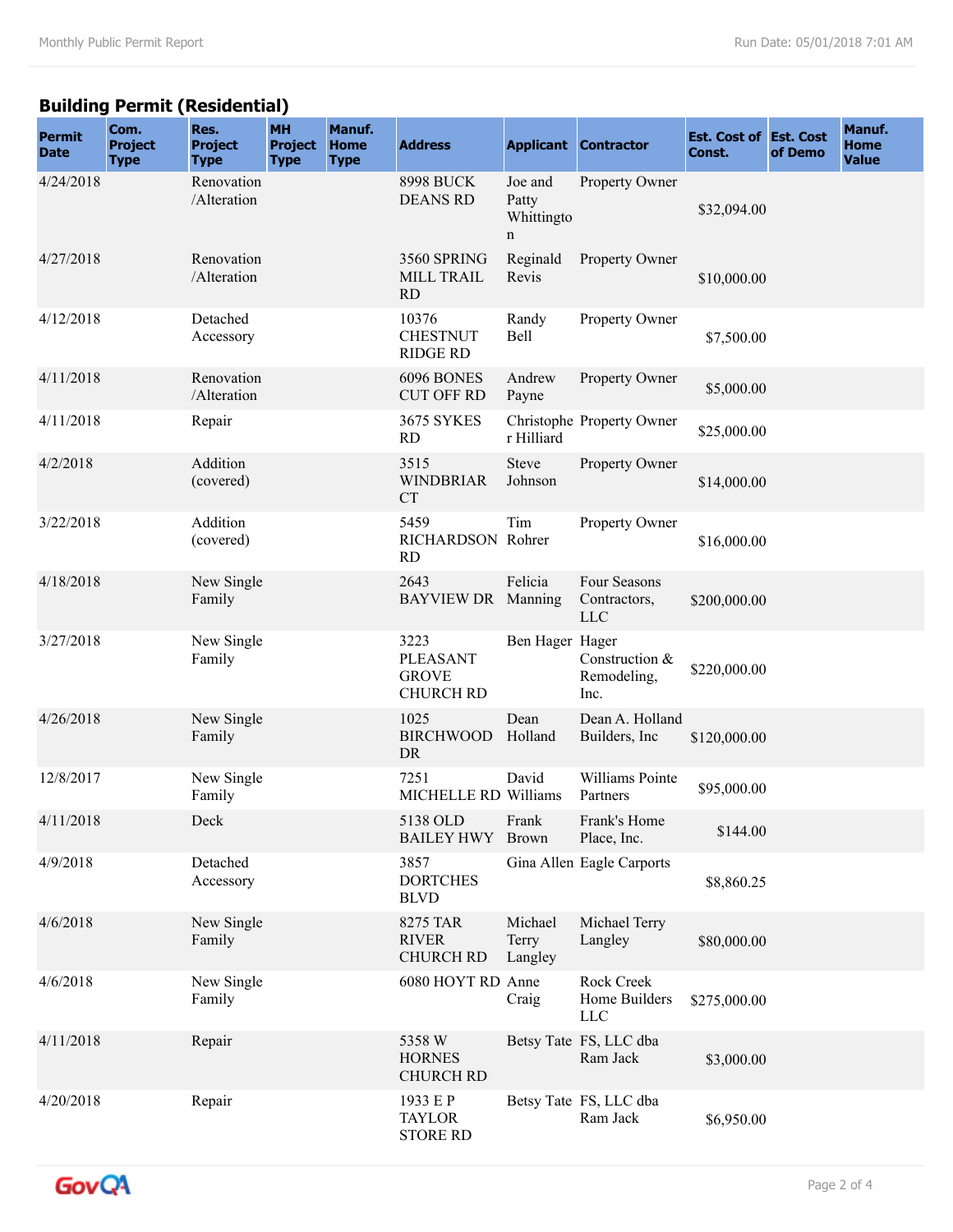## **Building Permit (Residential)**

| <b>Permit</b><br><b>Date</b> | Com.<br><b>Project</b><br><b>Type</b> | Res.<br><b>Project</b><br><b>Type</b> | <b>MH</b><br><b>Project</b><br><b>Type</b> | Manuf.<br><b>Home</b><br><b>Type</b> | <b>Address</b>                                          |                     | <b>Applicant Contractor</b>                     | <b>Est. Cost of Est. Cost</b><br>Const. | of Demo | Manuf.<br><b>Home</b><br><b>Value</b> |
|------------------------------|---------------------------------------|---------------------------------------|--------------------------------------------|--------------------------------------|---------------------------------------------------------|---------------------|-------------------------------------------------|-----------------------------------------|---------|---------------------------------------|
| 4/12/2018                    |                                       | Addition<br>(covered)                 |                                            |                                      | 15106<br><b>TAYLORS</b><br>MILL RD                      | J. Brent<br>Creech  | Sierra Building<br>Company,<br>Incorporated     | \$16,000.00                             |         |                                       |
| 3/27/2018                    |                                       | Detached<br>Accessory                 |                                            |                                      | 8774 A<br><b>GRAHAM</b><br><b>BRANTLEY</b><br><b>RD</b> | Claudia<br>Williams | Carolina<br>Structural, LLC                     | \$28,600.00                             |         |                                       |
| 4/18/2018                    |                                       | Addition<br>(covered)                 |                                            |                                      | 1456<br><b>MACEDONIA</b><br><b>RD</b>                   | Scott<br>Hicks      | CMH Homes,<br>Inc.                              | \$11,000.00                             |         |                                       |
| 4/27/2018                    |                                       | Addition<br>(covered)                 |                                            |                                      | 5153 HOPKINS Greg<br><b>RD</b>                          | Harper              | Gregory S.<br>Harper                            | \$3,000.00                              |         |                                       |
| 3/28/2018                    |                                       | Addition<br>(covered)                 |                                            |                                      | 1783<br><b>KINGFISHER</b><br><b>CT</b>                  | Greg<br>Skinner     | Quality<br>Construction &<br>Renovations<br>LLC | \$18,500.00                             |         |                                       |
| 4/10/2018                    |                                       | Swimming<br>Pool                      |                                            |                                      | 3153 W<br><b>HAMPTON DR Torres</b>                      | Yesenia             | Premier Pools &<br>Spas                         | \$96,000.00                             |         |                                       |
| 4/11/2018                    |                                       | Addition<br>(covered)                 |                                            |                                      | <b>7519 PERRY</b><br><b>RD</b>                          | Robert A.<br>Govan  | Robert A. Govan<br>Construction                 | \$12,000.00                             |         |                                       |
| 4/11/2018                    |                                       | Repair                                |                                            |                                      | 308 S OLD<br><b>FRANKLIN RD Holmes</b>                  | Sean                | Carolina<br>Foundation<br>Solutions, LLC        | \$6,677.74                              |         |                                       |
| 4/11/2018                    |                                       | Renovation<br>/Alteration             |                                            |                                      | 4829 S<br><b>BROWNTOWN Loeblein</b><br><b>RD</b>        | Nathan              | Loeblein &<br>Loeblein<br><b>Builders LLC</b>   | \$14,300.00                             |         |                                       |
| 4/11/2018                    |                                       | Renovation<br>/Alteration             |                                            |                                      | 13437 MAPLE<br><b>ST</b>                                | Dennis<br>Carter    | Dennis Carter                                   | \$3,500.00                              |         |                                       |
| 4/12/2018                    |                                       | Detached<br>Accessory                 |                                            |                                      | <b>1733 FIRST</b><br><b>STREET EXT</b>                  | John<br>Tanner      | Christopher<br>Allen Jackson                    | \$9,000.00                              |         |                                       |
| 4/27/2018                    |                                       | Addition<br>(covered)                 |                                            |                                      | 9616 US 64A                                             | Robert A.<br>Dutton | A-Z Contract<br>Services, Inc.                  | \$95,000.00                             |         |                                       |

#### **Manufactured Home Permit**

| <b>Permit</b><br><b>Date</b> | Com.<br><b>Project</b><br><b>Type</b> | Res.<br><b>Project</b><br><b>Type</b> | <b>MH</b><br><b>Project</b><br><b>Type</b> | Manuf.<br><b>Home</b><br><b>Type</b> | <b>Address</b>                                 | <b>Applicant</b>         | <b>Contractor</b>                    | <b>Est. Cost of Est. Cost</b><br>Const. | of Demo | Manuf.<br><b>Home</b><br><b>Value</b> |
|------------------------------|---------------------------------------|---------------------------------------|--------------------------------------------|--------------------------------------|------------------------------------------------|--------------------------|--------------------------------------|-----------------------------------------|---------|---------------------------------------|
| 4/6/2018                     |                                       |                                       | <b>HUD</b>                                 | Multi-<br>Sectional                  | 5138 OLD<br><b>BAILEY HWY</b>                  | Frank<br><b>Brown</b>    | Jackie Waddell<br>M.Hm. Movers       |                                         |         | \$64,000.00                           |
| 4/11/2018                    |                                       |                                       |                                            | Modular                              | Modular Off-Frame 3991 ROSE<br>LOOP RD         | David<br>Jardine         | Jackie Waddell<br>M.Hm. Movers       |                                         |         | \$129,098.31                          |
| 4/16/2018                    |                                       |                                       | <b>HUD</b>                                 | Singlewid<br>e                       | 1110<br><b>BLOOMERY</b><br>RD.                 | Deanie<br><b>Bisstte</b> | Jackie Waddell<br>M.Hm. Movers       |                                         |         | \$6,000.00                            |
| 4/23/2018                    |                                       |                                       | <b>HUD</b>                                 | Singlewid<br>e                       | 3837 SWIFT<br><b>CREEK</b><br><b>SCHOOL RD</b> | Melissa<br>Boyd          | Wood Mobile<br>Armstrong Home Movers |                                         |         | \$1,999.00                            |